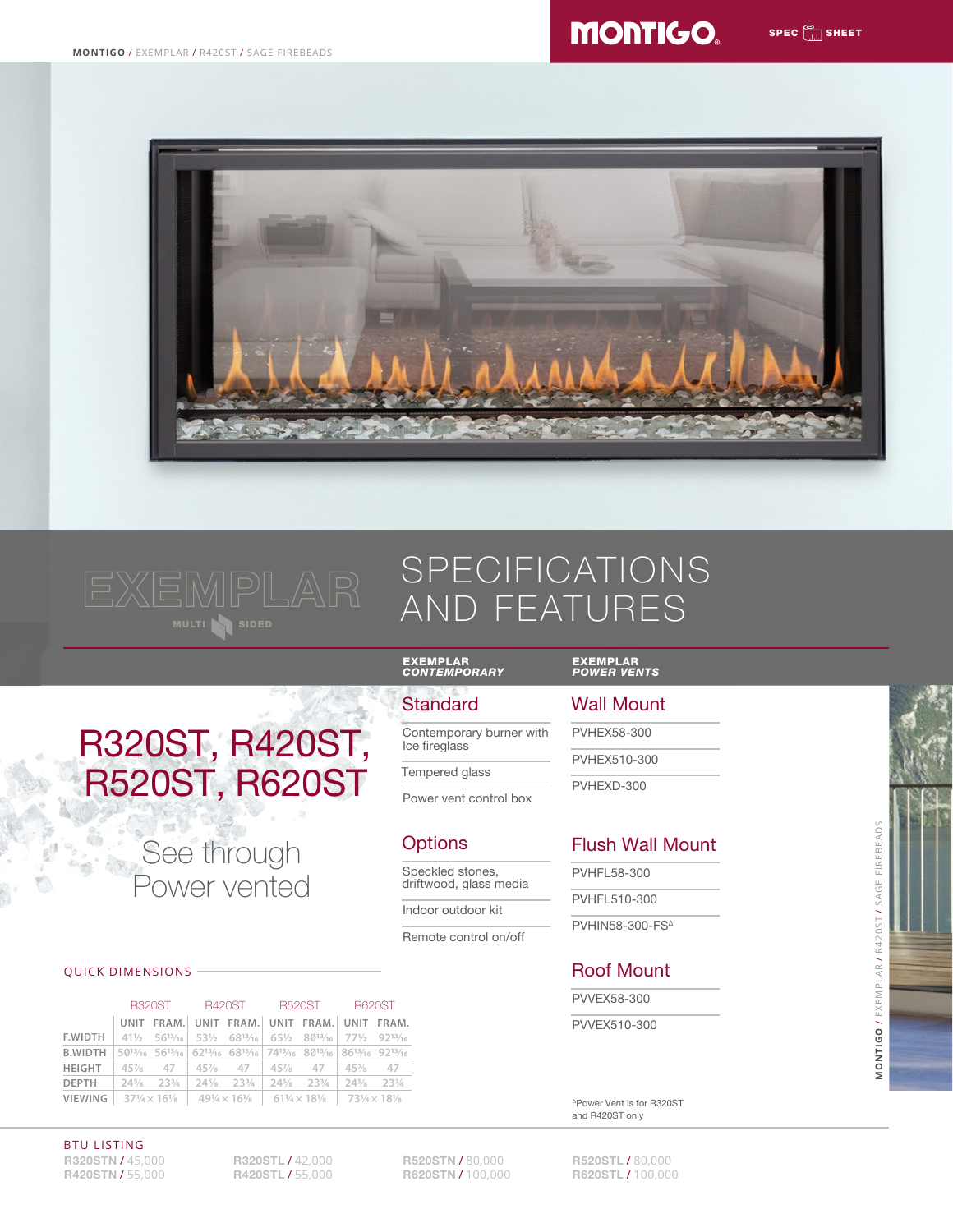#### EXEMPLAR DIMENSIONS





A B C D E F G H I J K L M N O P Q R S R320 50% 8 5 26% 24% 15 7% 41½ 37% 91% 45% 19% 13% 501% 15% 16% 12 24% 23% R420 627/8 8 5 263/8 245/8 15 77/16 531/2 491/4 913/16 457/8 193/4 135/8 6213/16 151/8 161/8 12 245/8 237/8 R520 747/8 10 5 263/8 245/8 15 77/16 651/2 611/4 913/16 457/8 193/4 135/8 7413/16 151/8 161/8 12 245/8 237/8 R620 867/8 10 5 263/8 243/8 15 77/16 771/2 731/4 913/16 457/8 1934 1331/8 8613/16 151/8 161/8 12 2431/8 237/8 I 26<sup>3</sup>/8 24<sup>5</sup>/8 R620 86% 10 5 26% 24%  $62^{13}/_{16}$ R







INDOOR OUTDOOR KIT IOSK\*

REMOTE ON/OFF RXM40VAC